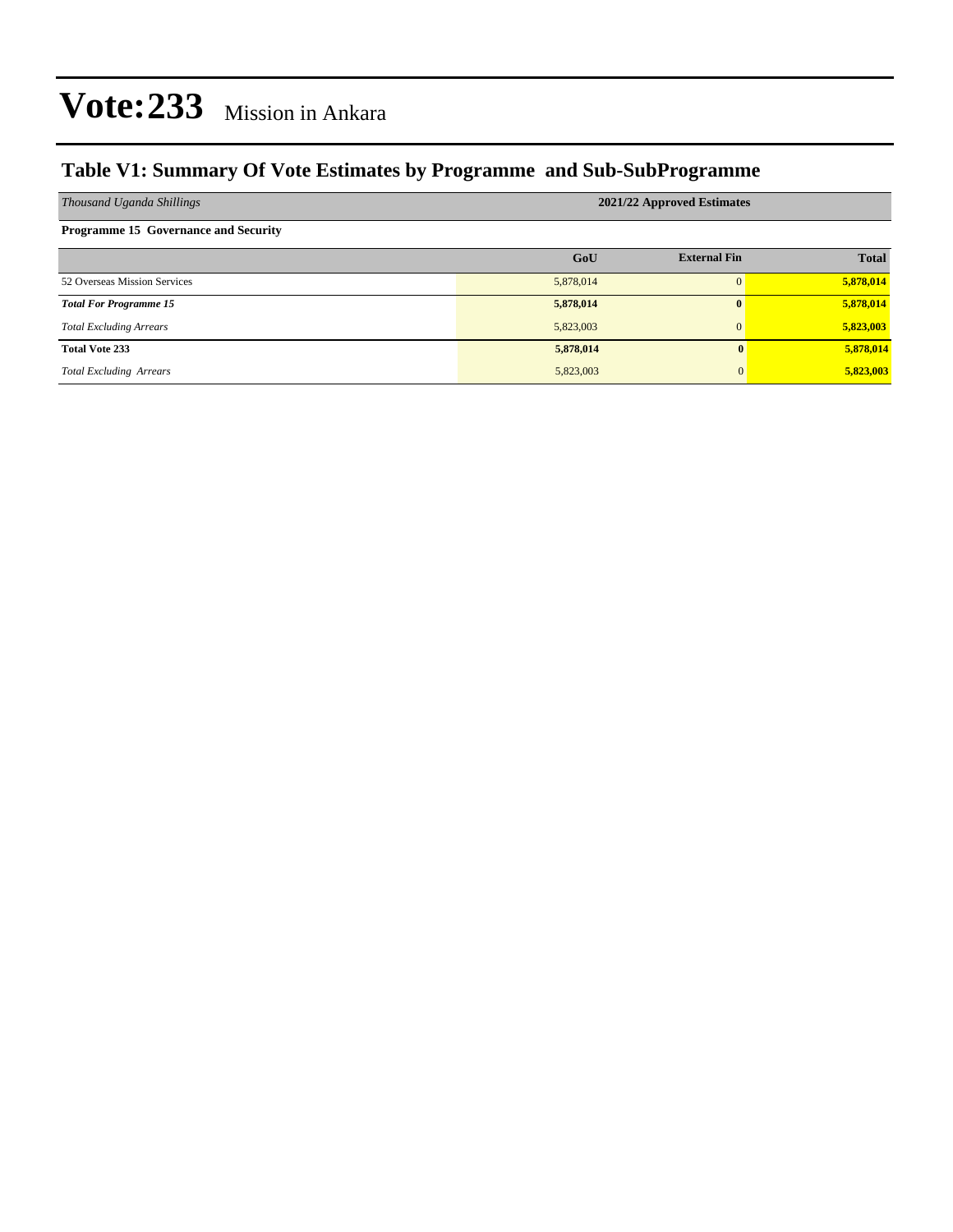## **Table V2: Summary Of Vote Estimates by Sub-SubProgramme,Department and Project**

| Thousand Uganda Shillings                                               |             | 2020/21 Approved Budget |              |              | 2021/22 Approved Estimates |                     |              |
|-------------------------------------------------------------------------|-------------|-------------------------|--------------|--------------|----------------------------|---------------------|--------------|
| <b>Sub-SubProgramme 52 Overseas Mission Services</b>                    |             |                         |              |              |                            |                     |              |
| <b>Recurrent Budget Estimates</b>                                       | <b>Wage</b> | <b>Non-Wage</b>         | <b>AIA</b>   | <b>Total</b> | <b>Wage</b>                | <b>Non-Wage</b>     | <b>Total</b> |
| 01 Headquarters Ankara                                                  | 694.896     | 3,628,107               | $\mathbf{0}$ | 4,323,003    | 694,896                    | 5,183,118           | 5,878,014    |
| <b>Total Recurrent Budget Estimates for Sub-</b><br><b>SubProgramme</b> | 694,896     | 3,628,107               | $\bf{0}$     | 4,323,003    | 694,896                    | 5,183,118           | 5,878,014    |
|                                                                         | GoU         | <b>External Fin</b>     | <b>AIA</b>   | <b>Total</b> | GoU                        | <b>External Fin</b> | <b>Total</b> |
| <b>Total For Sub-SubProgramme 52</b>                                    | 4,323,003   | $\bf{0}$                | $\bf{0}$     | 4,323,003    | 5,878,014                  | $\bf{0}$            | 5,878,014    |
| <b>Total Excluding Arrears</b>                                          | 4,323,003   | $\mathbf{0}$            | $\mathbf{0}$ | 4,323,003    | 5,823,003                  | $\mathbf{0}$        | 5,823,003    |
| <b>Total Vote 233</b>                                                   | 4,323,003   | $\bf{0}$                | $\bf{0}$     | 4,323,003    | 5,878,014                  | $\mathbf{0}$        | 5,878,014    |
| <b>Total Excluding Arrears</b>                                          | 4,323,003   | $\overline{0}$          | $\mathbf{0}$ | 4,323,003    | 5,823,003                  | $\mathbf{0}$        | 5,823,003    |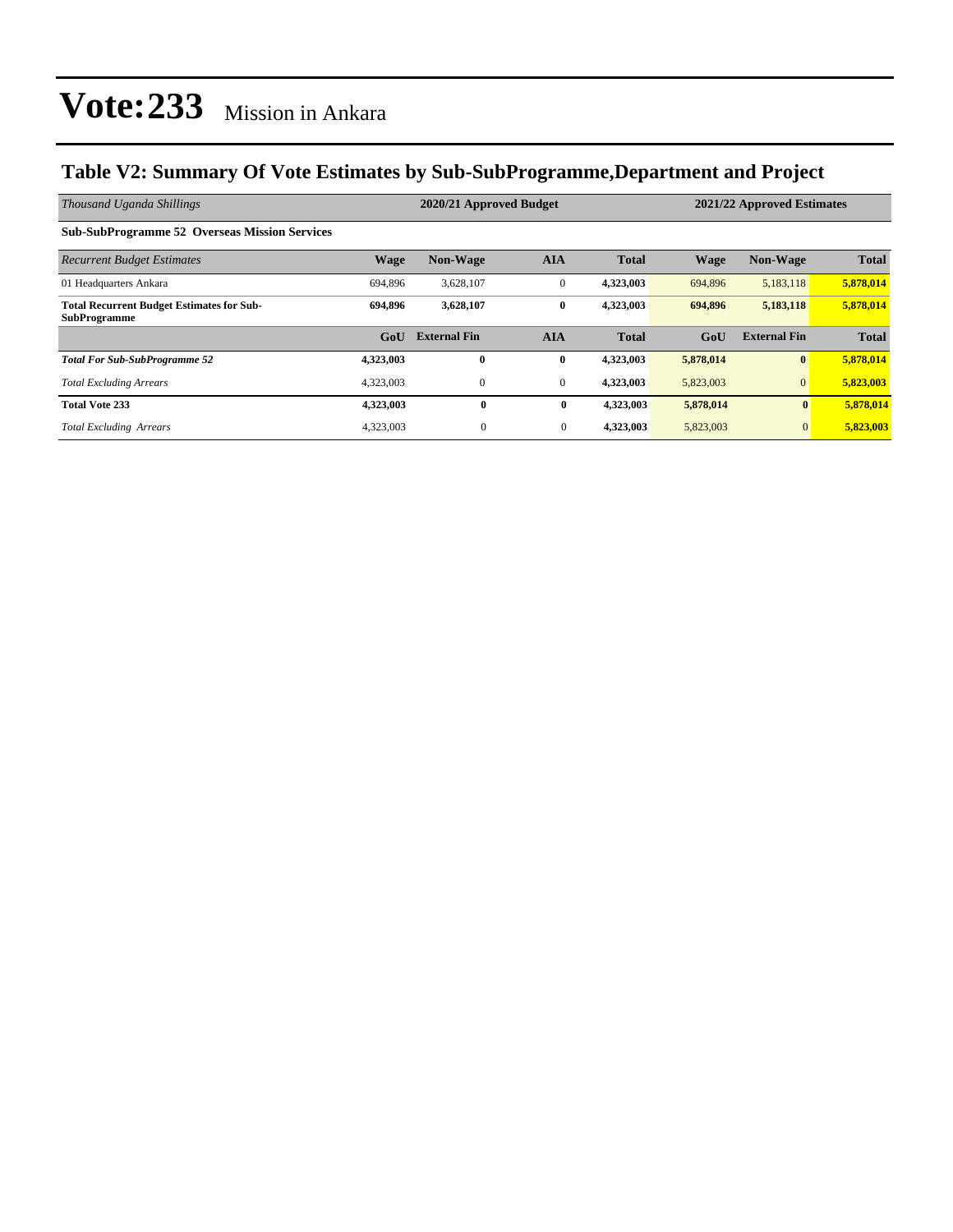## **Table V3: Summary Vote Estimates by Item**

| Thousand Uganda Shillings                                   | 2020/21 Approved Budget |                     |                  |              | 2021/22 Approved Estimates |                     |              |  |
|-------------------------------------------------------------|-------------------------|---------------------|------------------|--------------|----------------------------|---------------------|--------------|--|
|                                                             | GoU                     | <b>External Fin</b> | AIA              | <b>Total</b> | GoU                        | <b>External Fin</b> | <b>Total</b> |  |
| <b>Employees, Goods and Services (Outputs Provided)</b>     | 4,323,003               | $\bf{0}$            | $\bf{0}$         | 4,323,003    | 5,823,003                  | $\pmb{0}$           | 5,823,003    |  |
| 211103 Allowances (Inc. Casuals, Temporary)                 | 1,909,251               | $\bf{0}$            | $\bf{0}$         | 1,909,251    | 2,048,857                  | $\bf{0}$            | 2,048,857    |  |
| 211105 Missions staff salaries                              | 694,896                 | $\bf{0}$            | $\bf{0}$         | 694,896      | 694,896                    | $\bf{0}$            | 694,896      |  |
| 212101 Social Security Contributions                        | 120,000                 | $\bf{0}$            | $\bf{0}$         | 120,000      | 93,000                     | $\bf{0}$            | 93,000       |  |
| 213001 Medical expenses (To employees)                      | 142,000                 | $\bf{0}$            | $\bf{0}$         | 142,000      | 300,000                    | $\bf{0}$            | 300,000      |  |
| 221001 Advertising and Public Relations                     | 70,000                  | $\bf{0}$            | $\bf{0}$         | 70,000       | 214,989                    | $\bf{0}$            | 214,989      |  |
| 221002 Workshops and Seminars                               | 33,000                  | $\bf{0}$            | $\bf{0}$         | 33,000       | 93,000                     | $\bf{0}$            | 93,000       |  |
| 221003 Staff Training                                       | 600                     | $\bf{0}$            | $\bf{0}$         | 600          | 600                        | $\bf{0}$            | 600          |  |
| 221005 Hire of Venue (chairs, projector, etc)               | $\bf{0}$                | $\bf{0}$            | $\bf{0}$         | $\bf{0}$     | 200,000                    | $\bf{0}$            | 200,000      |  |
| 221007 Books, Periodicals & Newspapers                      | 0                       | 0                   | $\bf{0}$         | $\bf{0}$     | 11,000                     | $\bf{0}$            | 11,000       |  |
| 221008 Computer supplies and Information Technology<br>(TT) | 5,000                   | $\bf{0}$            | $\bf{0}$         | 5,000        | 20,000                     | $\bf{0}$            | 20,000       |  |
| 221009 Welfare and Entertainment                            | 42,000                  | $\bf{0}$            | $\bf{0}$         | 42,000       | 110,000                    | $\bf{0}$            | 110,000      |  |
| 221011 Printing, Stationery, Photocopying and Binding       | 10,000                  | $\bf{0}$            | $\bf{0}$         | 10,000       | 90,000                     | $\bf{0}$            | 90,000       |  |
| 221014 Bank Charges and other Bank related costs            | 10,000                  | $\bf{0}$            | $\bf{0}$         | 10,000       | 4,000                      | $\bf{0}$            | 4,000        |  |
| 222001 Telecommunications                                   | 23,500                  | $\bf{0}$            | $\bf{0}$         | 23,500       | 18,000                     | $\bf{0}$            | 18,000       |  |
| 222002 Postage and Courier                                  | 2,500                   | $\bf{0}$            | $\bf{0}$         | 2,500        | 56,000                     | $\bf{0}$            | 56,000       |  |
| 223001 Property Expenses                                    | 25,000                  | $\bf{0}$            | $\bf{0}$         | 25,000       | 175,000                    | $\bf{0}$            | 175,000      |  |
| 223003 Rent – (Produced Assets) to private entities         | 723,720                 | $\bf{0}$            | $\bf{0}$         | 723,720      | 1,060,000                  | $\bf{0}$            | 1,060,000    |  |
| 223004 Guard and Security services                          | 3,000                   | $\bf{0}$            | $\bf{0}$         | 3,000        | 3,000                      | $\bf{0}$            | 3,000        |  |
| 223005 Electricity                                          | 13,000                  | $\bf{0}$            | $\bf{0}$         | 13,000       | 10,000                     | $\bf{0}$            | 10,000       |  |
| 223006 Water                                                | 5,000                   | $\bf{0}$            | $\bf{0}$         | 5,000        | 5,000                      | $\bf{0}$            | 5,000        |  |
| 223007 Other Utilities- (fuel, gas, firewood, charcoal)     | 36,896                  | $\bf{0}$            | $\bf{0}$         | 36,896       | 32,500                     | $\bf{0}$            | 32,500       |  |
| 226001 Insurances                                           | 17,000                  | $\bf{0}$            | $\bf{0}$         | 17,000       | 7,000                      | $\bf{0}$            | 7,000        |  |
| 227001 Travel inland                                        | 166,620                 | $\bf{0}$            | $\bf{0}$         | 166,620      | 133,161                    | $\bf{0}$            | 133,161      |  |
| 227002 Travel abroad                                        | 169,620                 | $\bf{0}$            | $\bf{0}$         | 169,620      | 173,000                    | $\bf{0}$            | 173,000      |  |
| 227003 Carriage, Haulage, Freight and transport hire        | 25,400                  | $\bf{0}$            | $\bf{0}$         | 25,400       | 150,000                    | $\bf{0}$            | 150,000      |  |
| 227004 Fuel, Lubricants and Oils                            | 35,000                  | $\bf{0}$            | $\bf{0}$         | 35,000       | 60,000                     | $\bf{0}$            | 60,000       |  |
| 228004 Maintenance - Other                                  | 40,000                  | $\bf{0}$            | $\bf{0}$         | 40,000       | 60,000                     | $\bf{0}$            | 60,000       |  |
| <b>Arrears</b>                                              | 0                       | $\bf{0}$            | $\bf{0}$         | $\bf{0}$     | 55,011                     | $\bf{0}$            | 55,011       |  |
| 321605 Domestic arrears (Budgeting)                         | 0                       | $\bf{0}$            | $\bf{0}$         | $\bf{0}$     | 55,011                     | $\bf{0}$            | 55,011       |  |
| <b>Grand Total Vote 233</b>                                 | 4,323,003               | $\pmb{0}$           | $\bf{0}$         | 4,323,003    | 5,878,014                  | $\bf{0}$            | 5,878,014    |  |
| <b>Total Excluding Arrears</b>                              | 4,323,003               | $\boldsymbol{0}$    | $\boldsymbol{0}$ | 4,323,003    | 5,823,003                  | $\boldsymbol{0}$    | 5,823,003    |  |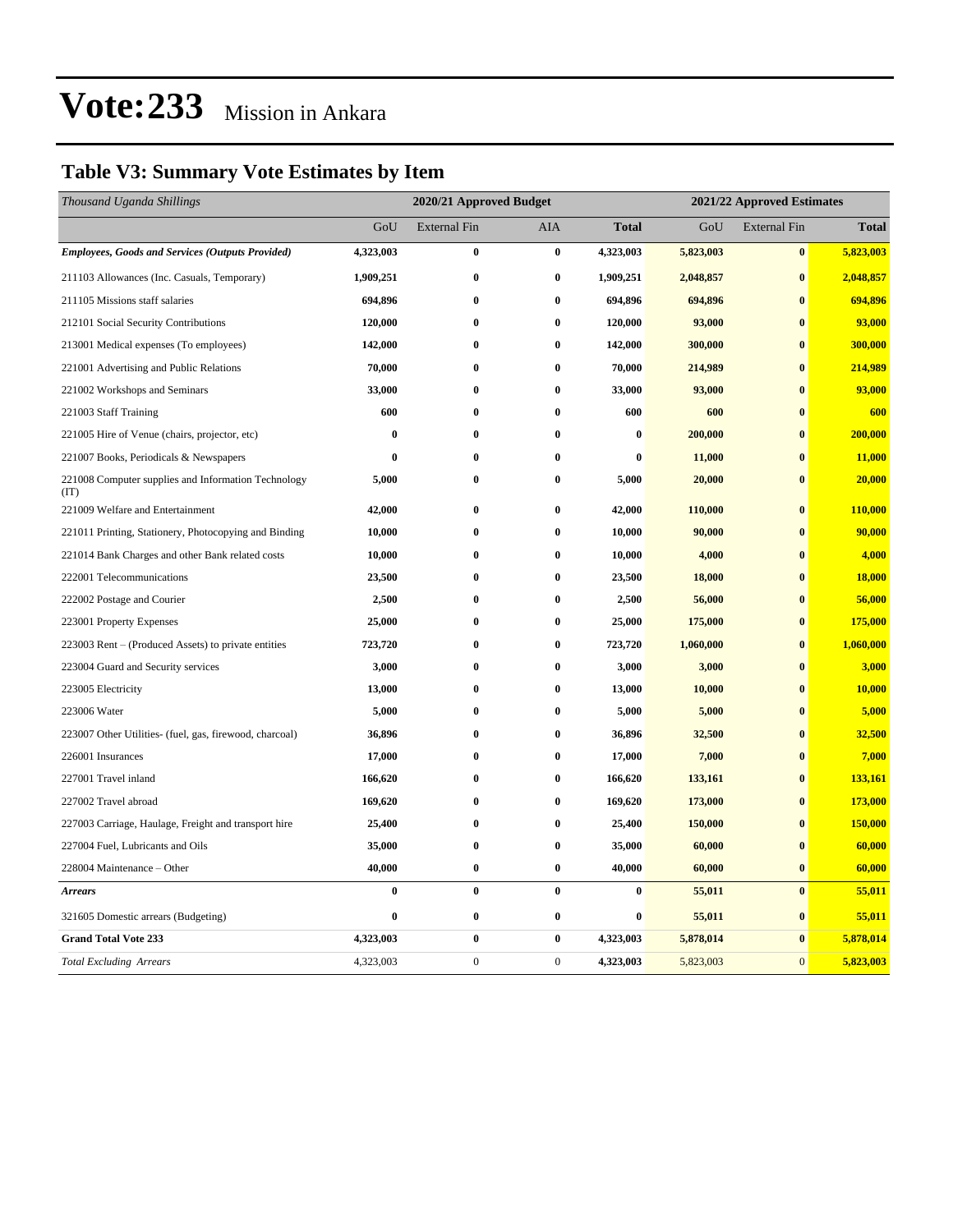### **Table V4: Detailed Estimates by Sub-SubProgramme, Department,Project and Budget Output and Item**

#### *Sub-SubProgrammme 52 Overseas Mission Services*

*Recurrent Budget Estimates*

### **Department 01 Headquarters Ankara**

| Thousand Uganda Shillings                                | 2020/21 Approved Budget |                  |                  | 2021/22 Approved Estimates |              |              |               |
|----------------------------------------------------------|-------------------------|------------------|------------------|----------------------------|--------------|--------------|---------------|
| <b>Outputs Provided</b>                                  | Wage                    | Non Wage         | AIA              | <b>Total</b>               | Wage         | Non Wage     | <b>Total</b>  |
| <b>Budget Output 165201 Cooperation frameworks</b>       |                         |                  |                  |                            |              |              |               |
| 211103 Allowances (Inc. Casuals, Temporary)              | $\boldsymbol{0}$        | 1,723,164        | $\overline{0}$   | 1,723,164                  | $\mathbf{0}$ | 1,628,164    | 1,628,164     |
| 211105 Missions staff salaries                           | 694,896                 | $\boldsymbol{0}$ | $\mathbf{0}$     | 694,896                    | 694,896      | $\mathbf{0}$ | 694,896       |
| 212101 Social Security Contributions                     | $\boldsymbol{0}$        | 120,000          | $\mathbf{0}$     | 120,000                    | $\mathbf{0}$ | 93,000       | 93,000        |
| 213001 Medical expenses (To employees)                   | $\boldsymbol{0}$        | 142,000          | $\mathbf{0}$     | 142,000                    | $\mathbf{0}$ | 300,000      | 300,000       |
| 221001 Advertising and Public Relations                  | $\boldsymbol{0}$        | 70,000           | $\mathbf{0}$     | 70,000                     | $\mathbf{0}$ | 20,000       | 20,000        |
| 221002 Workshops and Seminars                            | $\boldsymbol{0}$        | 33,000           | $\overline{0}$   | 33,000                     | $\mathbf{0}$ | 15,000       | 15,000        |
| 221003 Staff Training                                    | $\mathbf{0}$            | 600              | $\overline{0}$   | 600                        | $\mathbf{0}$ | 600          | 600           |
| 221008 Computer supplies and Information Technology (IT) | $\boldsymbol{0}$        | 5,000            | $\mathbf{0}$     | 5,000                      | $\mathbf{0}$ | 10,000       | 10,000        |
| 221009 Welfare and Entertainment                         | $\boldsymbol{0}$        | 27,000           | $\mathbf{0}$     | 27,000                     | $\mathbf{0}$ | 20,000       | 20,000        |
| 221011 Printing, Stationery, Photocopying and Binding    | $\boldsymbol{0}$        | 10,000           | $\mathbf{0}$     | 10,000                     | $\mathbf{0}$ | 10,000       | 10,000        |
| 221014 Bank Charges and other Bank related costs         | $\boldsymbol{0}$        | 10,000           | $\mathbf{0}$     | 10,000                     | $\mathbf{0}$ | 4,000        | 4,000         |
| 222001 Telecommunications                                | $\boldsymbol{0}$        | 17,000           | $\mathbf{0}$     | 17,000                     | $\mathbf{0}$ | 13,000       | 13,000        |
| 222002 Postage and Courier                               | $\boldsymbol{0}$        | 2,500            | $\mathbf{0}$     | 2,500                      | $\mathbf{0}$ | 6,000        | 6,000         |
| 223001 Property Expenses                                 | $\boldsymbol{0}$        | 25,000           | $\overline{0}$   | 25,000                     | $\mathbf{0}$ | 25,000       | 25,000        |
| 223003 Rent – (Produced Assets) to private entities      | $\boldsymbol{0}$        | 457,320          | $\mathbf{0}$     | 457,320                    | $\mathbf{0}$ | 660,000      | 660,000       |
| 223004 Guard and Security services                       | $\boldsymbol{0}$        | 3,000            | $\overline{0}$   | 3,000                      | $\mathbf{0}$ | 3,000        | 3,000         |
| 223005 Electricity                                       | $\boldsymbol{0}$        | 13,000           | $\mathbf{0}$     | 13,000                     | $\mathbf{0}$ | 10,000       | 10,000        |
| 223006 Water                                             | $\boldsymbol{0}$        | 5,000            | $\mathbf{0}$     | 5,000                      | $\mathbf{0}$ | 5,000        | 5,000         |
| 223007 Other Utilities- (fuel, gas, firewood, charcoal)  | $\boldsymbol{0}$        | 36,896           | $\mathbf{0}$     | 36,896                     | $\mathbf{0}$ | 32,500       | 32,500        |
| 226001 Insurances                                        | $\boldsymbol{0}$        | 17,000           | $\mathbf{0}$     | 17,000                     | $\mathbf{0}$ | 7,000        | 7,000         |
| 227001 Travel inland                                     | $\boldsymbol{0}$        | 166,620          | $\overline{0}$   | 166,620                    | $\mathbf{0}$ | 33,000       | 33,000        |
| 227002 Travel abroad                                     | $\mathbf{0}$            | 169,620          | $\mathbf{0}$     | 169,620                    | $\mathbf{0}$ | 23,000       | 23,000        |
| 227003 Carriage, Haulage, Freight and transport hire     | $\boldsymbol{0}$        | 25,400           | $\mathbf{0}$     | 25,400                     | $\mathbf{0}$ | $\mathbf{0}$ | $\bf{0}$      |
| 227004 Fuel, Lubricants and Oils                         | $\boldsymbol{0}$        | 35,000           | $\mathbf{0}$     | 35,000                     | $\bf{0}$     | 10,000       | <b>10,000</b> |
| 228004 Maintenance – Other                               | $\boldsymbol{0}$        | 40,000           | $\mathbf{0}$     | 40,000                     | $\mathbf{0}$ | 20,000       | 20,000        |
| <b>Total Cost of Budget Output 01</b>                    | 694,896                 | 3,154,120        | 0                | 3,849,016                  | 694,896      | 2,948,264    | 3,643,160     |
| <b>Budget Output 165202 Consulars services</b>           |                         |                  |                  |                            |              |              |               |
| 211103 Allowances (Inc. Casuals, Temporary)              | $\boldsymbol{0}$        | 35,521           | $\boldsymbol{0}$ | 35,521                     | $\mathbf{0}$ | 118,682      | 118,682       |
| 221001 Advertising and Public Relations                  | $\boldsymbol{0}$        | $\boldsymbol{0}$ | $\mathbf{0}$     | $\bf{0}$                   | $\mathbf{0}$ | 50,000       | 50,000        |
| 221002 Workshops and Seminars                            | $\mathbf{0}$            | $\boldsymbol{0}$ | $\overline{0}$   | $\bf{0}$                   | $\mathbf{0}$ | 18,000       | 18,000        |
| 221007 Books, Periodicals & Newspapers                   | $\boldsymbol{0}$        | $\boldsymbol{0}$ | $\overline{0}$   | $\bf{0}$                   | $\mathbf{0}$ | 1,000        | 1,000         |
| 221009 Welfare and Entertainment                         | $\boldsymbol{0}$        | $\boldsymbol{0}$ | $\boldsymbol{0}$ | $\bf{0}$                   | $\mathbf{0}$ | 10,000       | 10,000        |
| 222001 Telecommunications                                | $\boldsymbol{0}$        | 4,000            | $\boldsymbol{0}$ | 4,000                      | $\mathbf{0}$ | 2,000        | 2,000         |
| 223003 Rent - (Produced Assets) to private entities      | $\boldsymbol{0}$        | 200,000          | $\boldsymbol{0}$ | 200,000                    | $\mathbf{0}$ | 400,000      | 400,000       |
| 227001 Travel inland                                     | $\boldsymbol{0}$        | $\boldsymbol{0}$ | $\boldsymbol{0}$ | $\bf{0}$                   | $\mathbf{0}$ | 50,161       | 50,161        |